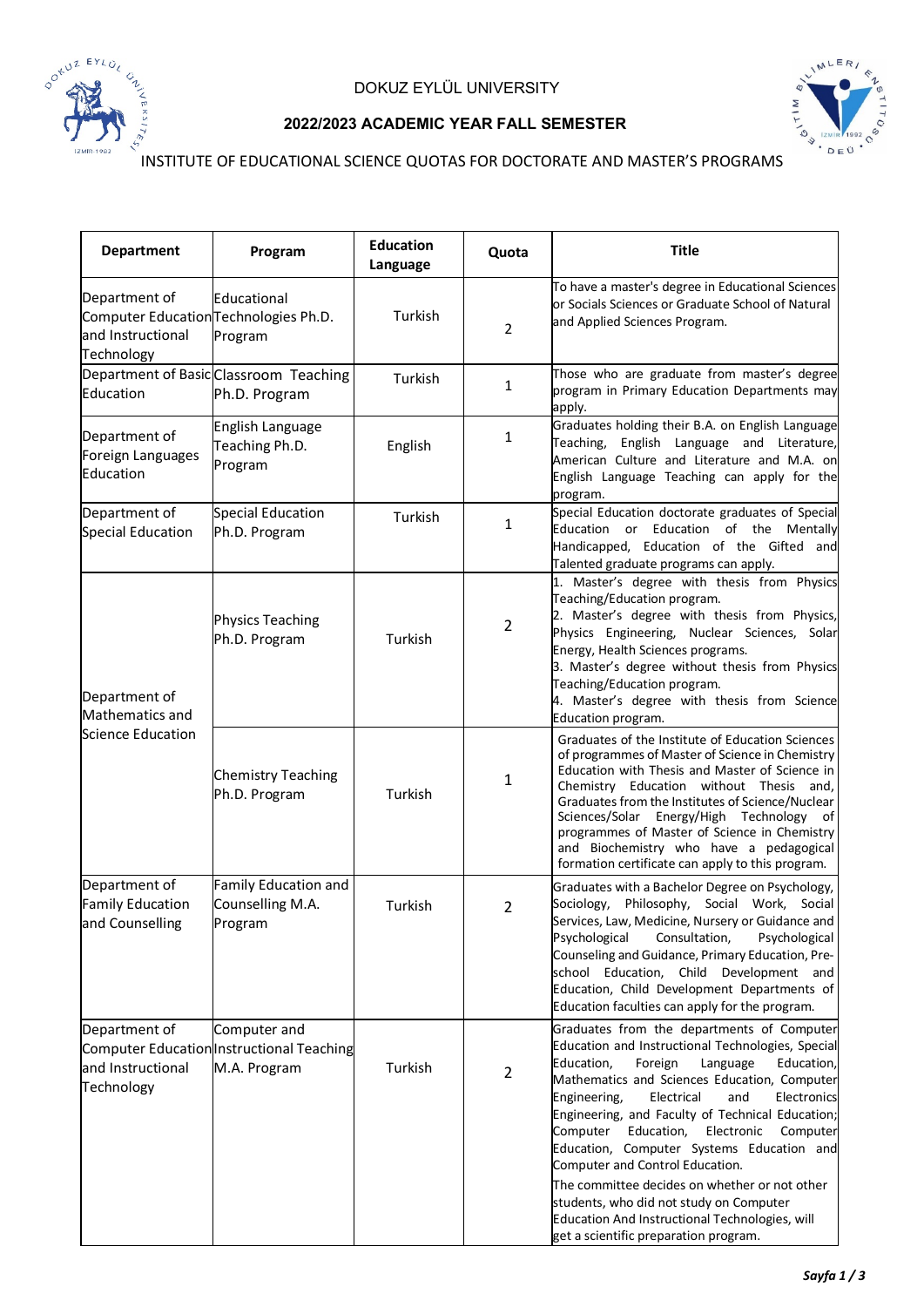| Department of<br>Educational<br><b>Sciences</b>               | Curriculum and<br>Instruction M.A.<br>Program                   | Turkish | $\mathbf{1}$   | All undergraduate program graduates can apply.<br>Candidates who have received pedagogical<br>formation can apply too. There is a requirement<br>for a pedagogical formation certificate for these<br>candidates.                                                                                                                                                                                                                                                                            |
|---------------------------------------------------------------|-----------------------------------------------------------------|---------|----------------|----------------------------------------------------------------------------------------------------------------------------------------------------------------------------------------------------------------------------------------------------------------------------------------------------------------------------------------------------------------------------------------------------------------------------------------------------------------------------------------------|
| <b>Arts Education</b>                                         | Department of Fine Music Teaching M.A.<br>Program               | Turkish | 1              | Graduated of Masters in Music Education, State<br>Conservatory, Turkish Music Conservatory, Faculty<br>of Fine Arts, Music Sciences of Education Faculties<br>can apply.<br>Those who are not graduates of the Faculty of<br>Education must take the Scientific Preparation<br>Program.                                                                                                                                                                                                      |
| Department of<br>Mathematics and<br>Science Education         | Physics Teaching M.A.<br>Program                                | Turkish | 5              | 1. Master's degree without thesis from Physics<br>Education program.<br>2. Bachelors' degree from Physics Education<br>program.<br>3. Bachelors' degree from Science Education<br>program.<br>4.Graduates from Physics or Physics Engineering<br>programs holding a Pedagogical Formation<br>Certificate.                                                                                                                                                                                    |
|                                                               | <b>Chemistry Teaching</b><br>M.A. Program                       | Turkish | 1              | of the<br>Faculty of<br>Chemistry<br><b>Graduates</b><br>Teaching/Education undergraduate program and<br>Graduates of the Chemistry and Biochemistry<br>Departments of the Faculty of Science/Science and<br>Arts, who have a pedagogical<br>formation<br>certificate, can apply to this program.                                                                                                                                                                                            |
| Department of<br>Teaching Turkish as<br>a Foreign Language    | Teaching Turkish<br>as a Foreign<br>Language<br>Master's Degree | Turkish | 5              | Graduates of Turkish universities with a Bachelor<br>Degree on the Departments of Language and<br>Literature, Language Teaching, Language and<br>Culture, Linguistics, and Translation and<br>Interpretation. Graduates with a Bachelor's<br>degree on any programs in their country can<br>apply to the foreign student quota.                                                                                                                                                              |
| Department of<br>Foreign Languages<br>Education               | English Language<br>Teaching M.A.<br>Program                    | English | $\mathbf{1}$   | Graduates with a Bachelor's Degree on English<br>Language Teaching, or English Language and<br>Literature, or American Culture and Literature<br>can apply for the program.                                                                                                                                                                                                                                                                                                                  |
| Department of<br>Special Education                            | Special Education<br>M.A. Program                               | Turkish | $\overline{2}$ | All undergraduate program graduates of the<br>Faculty of Education; 4-year graduates of the<br>Faculty of Nursing and High School; Graduates of<br>the faculties of Psychology, Physical Therapy and<br>Rehabilitation and Child Development and<br>Education can apply.<br>It is obligatory for the mentally handicapped, the<br>visually impaired, the hearing impaired, the gifted<br>and those who are not graduated from special<br>education teaching to take a scientific preparation |
| Department of<br><b>Turkish And Social</b><br><b>Sciences</b> | <b>History Teaching</b><br>M.A. Program                         | Turkish | $\overline{2}$ | program.<br>Graduate from any undergraduate program.                                                                                                                                                                                                                                                                                                                                                                                                                                         |
|                                                               | Turkish Language<br>and Literature<br>Teaching M.A.<br>Program  | Turkish | 2              | Students who graduate from the relevant faculties<br>of Turkish Language and Literature Teaching,<br>Turkish Language Teaching, Turkish Language and<br>Literature,<br>Contemporary<br>Dialects,<br>Turkish<br>Linguistics can apply.                                                                                                                                                                                                                                                        |
| Department of Basic<br>Education                              | <b>Preschool Teaching</b><br>M.A. Program                       | Turkish | $\mathbf{1}$   | Those who are graduate from master's degree<br>program in Primary Education Department may<br>apply.                                                                                                                                                                                                                                                                                                                                                                                         |
|                                                               | Classroom Teaching<br>M.A. Program                              | Turkish | $\mathbf{1}$   | Those who are graduate from degree program in<br>in Primary Education Department may apply.                                                                                                                                                                                                                                                                                                                                                                                                  |